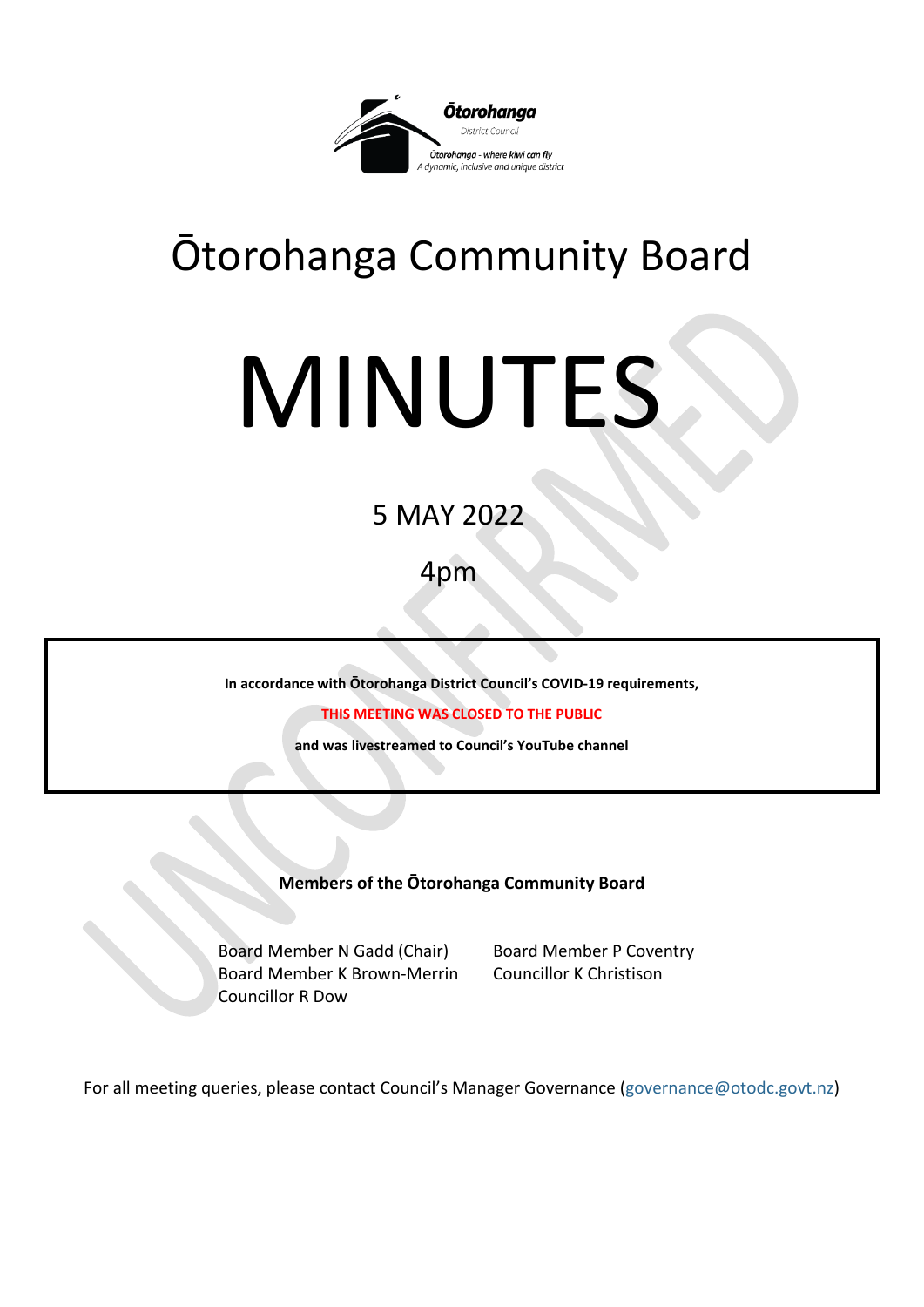## Ōtorohanga Community Board

Minutes of an ordinary meeting of the Ōtorohanga Community Board held in the Council Chambers, Ōtorohanga District Council, 17 Maniapoto Street, Otorohanga on Thursday, 5 May 2022 commencing at 4.01pm.

#### Tanya Winter **CHIEF EXECUTIVE** 11 May 2022

#### **ORDER OF BUSINESS**

|             |    | <b>APOLOGIES</b>                                                  | 3 |
|-------------|----|-------------------------------------------------------------------|---|
|             |    | <b>LATE ITEMS</b>                                                 | 3 |
|             |    | DECLARATION OF CONFLICTS OF INTEREST                              | 3 |
|             |    | <b>PUBLIC FORUM</b>                                               | 3 |
|             |    | CONFIRMATION OF MINUTES - 7 APRIL 2022                            | 4 |
| <b>ITEM</b> | 84 | <b>RESIGNATION OF BOARD MEMBER BUCKMAN</b>                        | 4 |
| <b>ITEM</b> | 85 | OTOROHANGA TOWN CONCEPT PLAN - PROJECT UPDATE                     | 4 |
| <b>ITEM</b> | 86 | <b>BUILDING CONTROL ACTIVITY REPORT FOR JANUARY TO MARCH 2022</b> | 5 |
| <b>ITEM</b> | 87 | <b>DISTRICT LIBRARY REPORT</b>                                    | 5 |
|             |    | <b>BOARD MEMBER'S UPDATES</b>                                     | 5 |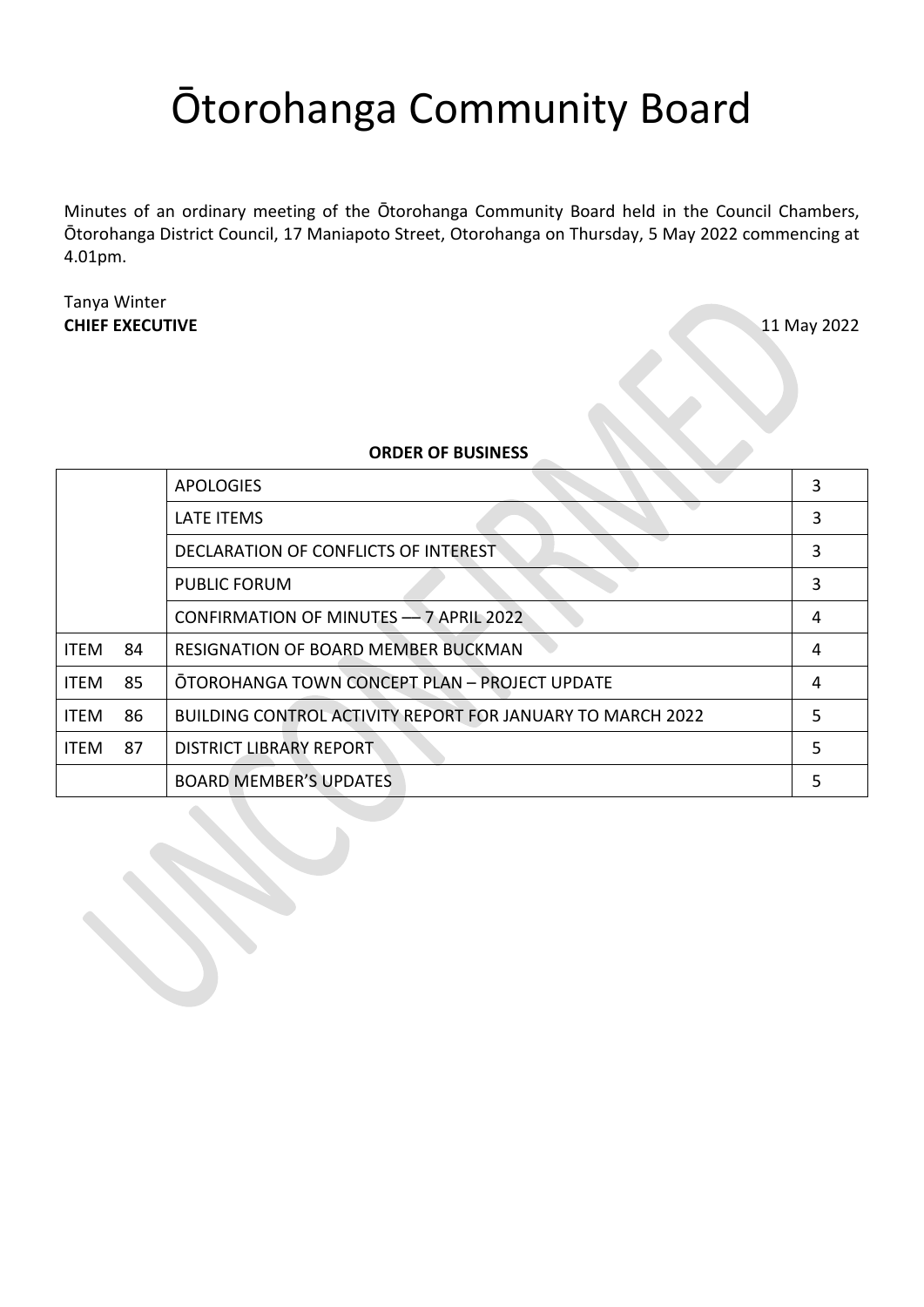#### **PRESENT**

Present: Deputy Chairperson K Christison, Board Members P Coventry and Councillor R Dow.

Via Zoom: K Brown-Merrin

#### **IN ATTENDANCE**

Present: T Winter (Chief Executive), M Lewis (Group Manager Engineering & Assets), B O'Callaghan (Manager Finance), P Saunders (Building Control Manager), H Taylor (Library Manager), J le Fleming (Acting Services Manager) and K King (Manager Governance).

Via Zoom: G Bunn (Group Manager Business Enablement).

*Deputy Chairperson Christison declared the meeting open at 4.01pm.*

#### <span id="page-2-0"></span>**APOLOGIES**

Chairperson N Gadd tendered his apology for non-attendance.

**RESOLVED**: That the Ōtorohanga Community Board receive and accept the apology from Chairperson Gadd for non-attendance.

Councillor Dow | Board Member Coventry

#### <span id="page-2-1"></span>**LATE ITEMS**

There were no late items.

#### <span id="page-2-2"></span>**DECLARATION OF CONFLICTS OF INTEREST**

There were no declarations.

#### <span id="page-2-3"></span>**PUBLIC FORUM**

No members of the public had requested to be heard.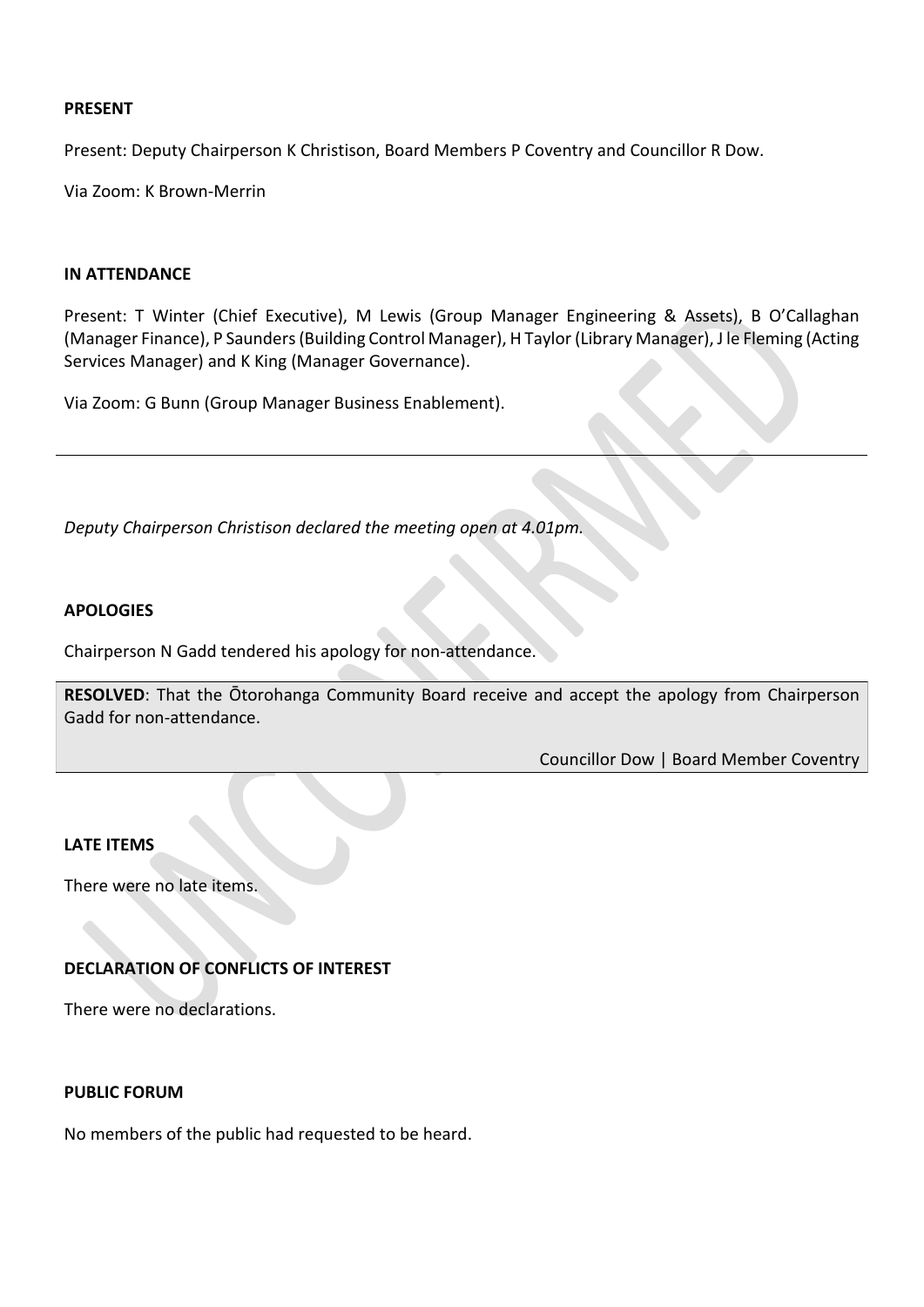#### <span id="page-3-0"></span>**CONFIRMATION OF MINUTES –– 7 APRIL 2022**

**RESOLVED:** That the open minutes of the Ōtorohanga Community Board meeting held on 7 April 2022, having been circulated, be taken as read and confirmed as a true and correct record of that meeting.

Board Member Coventry | Councillor Dow

#### <span id="page-3-1"></span>**ITEM 84: RESIGNATION OF BOARD MEMBER BUCKMAN**

Council's Group Manager Business Enablement, G Bunn spoke to the report noting the Board had two options under the legislation.

**RESOLVED**: That the Ōtorohanga Community Board:

- a Notes the extraordinary vacancy has been created pursuant to clause 5, Schedule 7 of the Local Government Act 2002.
- b Resolves that the extraordinary vacancy is left unfilled for the remainder of the 2019-2022 triennium.

Councillor Dow | Board Member Coventry

#### <span id="page-3-2"></span>**ITEM 85: ŌTOROHANGA TOWN CONCEPT PLAN – PROJECT UPDATE**

Council's Chief Advisor, R McNeil outlined the phases of engagement noting the project was currently in the second phase. This phase includes public drop-in sessions, a youth session at Ōtorohanga College, and a sports and clubs session supported by Sport Waikato.

He commented on the widespread coverage of these sessions and encouraged community members to complete the online survey if they could not attend one of the sessions. He advised there was no restriction on who could participate and although the focus was on the Ōtorohanga township he encouraged the rural community and anyone else with an interest in the plan to provide feedback.

Mr McNeil noted the next phase of engagement will be undertaken in June prior to the development of the draft Town Concept Plan and Implementation Plan. Formal consultation will then be held on the draft documents. He referred the Committee to item 3.4 of the report which outlined the upcoming decision points. He recommended the Board and Council consider the feedback jointly and noted the final documents are expcted to be presented for adoption prior to the October elections.

Mr McNeil advised the Ōtorohanga District Development Board's revitalisation project had been given an agreement in principle to support the cleaning and painting of building facades in the main street. He noted this was in alignment with the scope of the town concept plan and the colour scheme would be discussed with business owners and the wider community for feedback.

**RESOLVED**: That the Ōtorohanga Community Board receive the report titled 'Ōtorohanga town concept plan – project update' from Ross McNeil, Chief Advisor.

Deputy Chairperson Christison | Board Member Coventry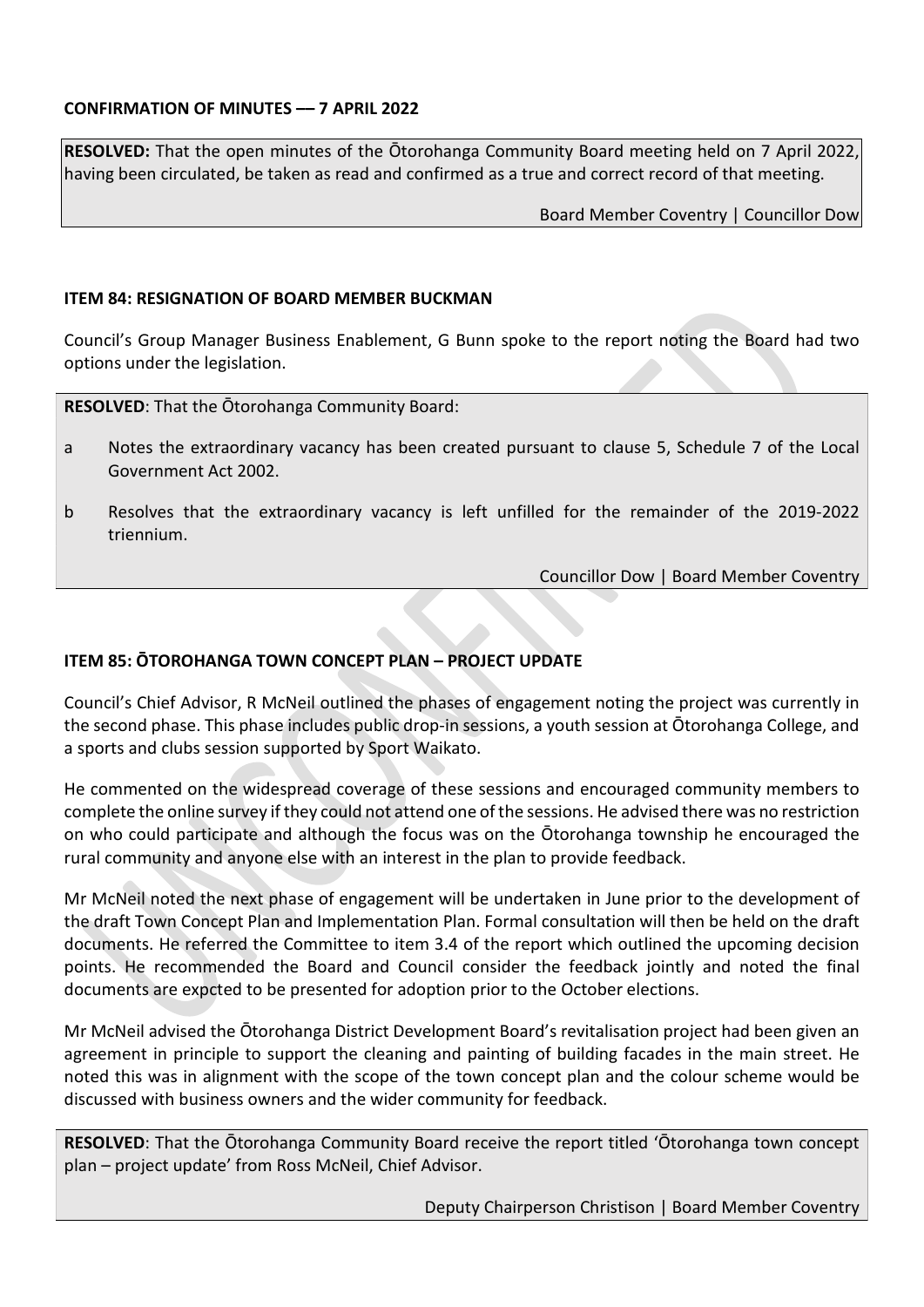#### <span id="page-4-0"></span>**ITEM 86: BUILDING CONTROL ACTIVITY REPORT FOR JANUARY TO MARCH 2022**

Council's Building Control Manager, P Saunders took the report as read. In response to a query, he advised Council were less affected by the lockdowns as staff were still able to undertake site inspections. He noted approximately 50,000 building consents were issued nation-wide over the previous 12 months despite the COVID restrictions.

**RESOLVED:** That the Ōtorohanga Community Board receive the report titled 'Building control activity report for January to March 2022)' (document number 625434) from Phil Saunders, Building Control Manager.

Board Member Coventry | Councillor Dow

#### <span id="page-4-1"></span>**ITEM 87: DISTRICT LIBRARY REPORT**

Council's Manager Libraries, H Taylor spoke to the report noting the holiday packs for pre-school and primary school children were very popular over the holiday period. She advised the RFID project was completed in March along with an inventory review. She noted the STEM programme was being launched shortly. This programme is for school age children keen on science, technology, engineering and maths.

**RESOLVED:** That the Ōtorohanga Community Board receive the report titled 'District Library report' (document number 625436) from Heather Taylor, Manager Libraries.

Board Member Coventry | Councillor Dow

#### <span id="page-4-2"></span>**BOARD MEMBERS' UPDATE**

Board Member Merrin-Brown advised the planning for Matariki celebrations was well underway with marketing material almost ready to be released.

Councillor Dow attended the Anzac Day ceremony. Mr Dow also attended the Emissions Transport Committee and had been contacted by the Ōtorohanga Sports Club regarding the Island Reserve.

In response to a query on the mowing contract, Council's Group Manager Engineering & Assets, M Lewis outlined Council's procurement policy. He advised there was an issue around advertising although there was enough leeway to be more flexible around the tender closure deadline.

In response to a query around the buzzy bee contract, Council's Acting Services Manager, J le Fleming advised prior to the contract finalisation staff had contacted local businesses but none were available to carry out the repairs and painting. Mr Lewis noted there were learnings from the Facebook promotion of the buzzy bees refresh.

In response to a query around footpath grass trimming, Mr Lewis advised the contractor followed a maintenance schedule.

Board Member Coventry also attended the Anzac Day service and congratulated those involved with organising the event. He noted the photos from the event were available on Facebook within a short timeframe.